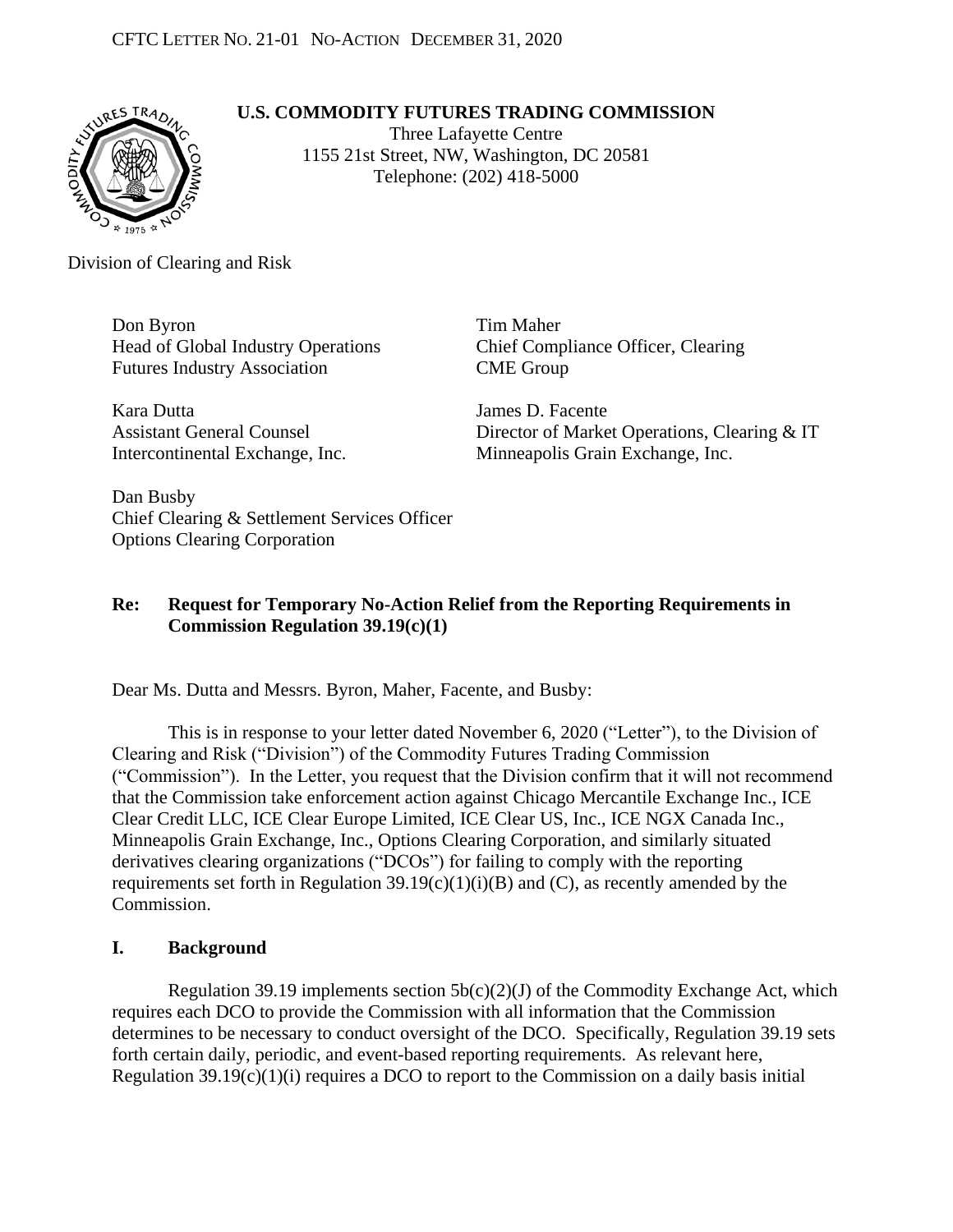Page 2

margin, variation margin, cash flow, and position information for each clearing member, by house origin and by each customer origin.

The Commission recently amended Regulation  $39.19(c)(1)(i)$  to also require that a DCO report initial margin, variation margin, cash flow, and position information by individual customer account.<sup>1</sup> The Commission also adopted several other amendments to the daily reporting requirements of Regulation 39.19(c)(1)(i).<sup>2</sup> Although the amendments became effective on February 26, 2020, DCOs were not required to comply with them until January 27, 2021.

To facilitate compliance by DCOs with the daily reporting requirements in Regulation  $39.19(c)(1)$ , and to ensure that the required information is reported to the Commission in a form and manner that permits the Commission to access the information, the Division maintains and disseminates to all DCOs a guidebook that provides instructions and technical specifications for daily reporting under Regulation 39.19 $(c)(1)$ .<sup>3</sup> The guidebook is revised and updated periodically, usually as a result of ongoing dialog and consultation between the Division and DCOs intended to ensure the most effective and efficient transmission of the required information.

# **II. Requested Relief**

The Letter describes certain operational and technological issues that DCOs and market participants have identified regarding DCOs' ability to comply with the amended requirements in Regulation 39.19 $(c)(1)(i)(B)$  and  $(C)$ , that DCOs report variation margin and cash flow information for futures and options positions by individual customer account. In light of these concerns, the Letter requests no-action relief from compliance with those requirements.

The Division has reviewed and considered the issues raised in the Letter and finds that they do not lend themselves to prompt resolution before the January 27, 2021 compliance date. The Division requires additional time to consider and address these issues, and it anticipates that resolving them may require additional engagement with DCOs.

 $\frac{1}{1}$  Derivatives Clearing Organization General Provisions and Core Principles, 85 Fed. Reg. 4,800 (Jan. 27, 2020) (amending Regulation 39.19(c)(1), along with other provisions in Part 39 of the Commission's regulations).

<sup>2</sup> The other amendments to Regulation  $39.19(c)(1)(i)$  include the requirement that a DCO provide any legal entity identifiers and internally-generated identifiers within each customer origin for each clearing member, to the extent that the DCO has this information. The Commission also specified that, when reporting end-of-day positions, a DCO must report the positions themselves (*i.e.*, the long and short positions), as well as risk sensitivities and valuation data that the DCO generates, creates, or calculates in connection with managing the risks associated with such positions.

<sup>3</sup> The U.S. Commodity Futures Trading Commission Part 39 Reporting Requirements for Derivatives Clearing Organizations, Guidebook for Daily Reports, v.0.9.2, Dec. 2017.